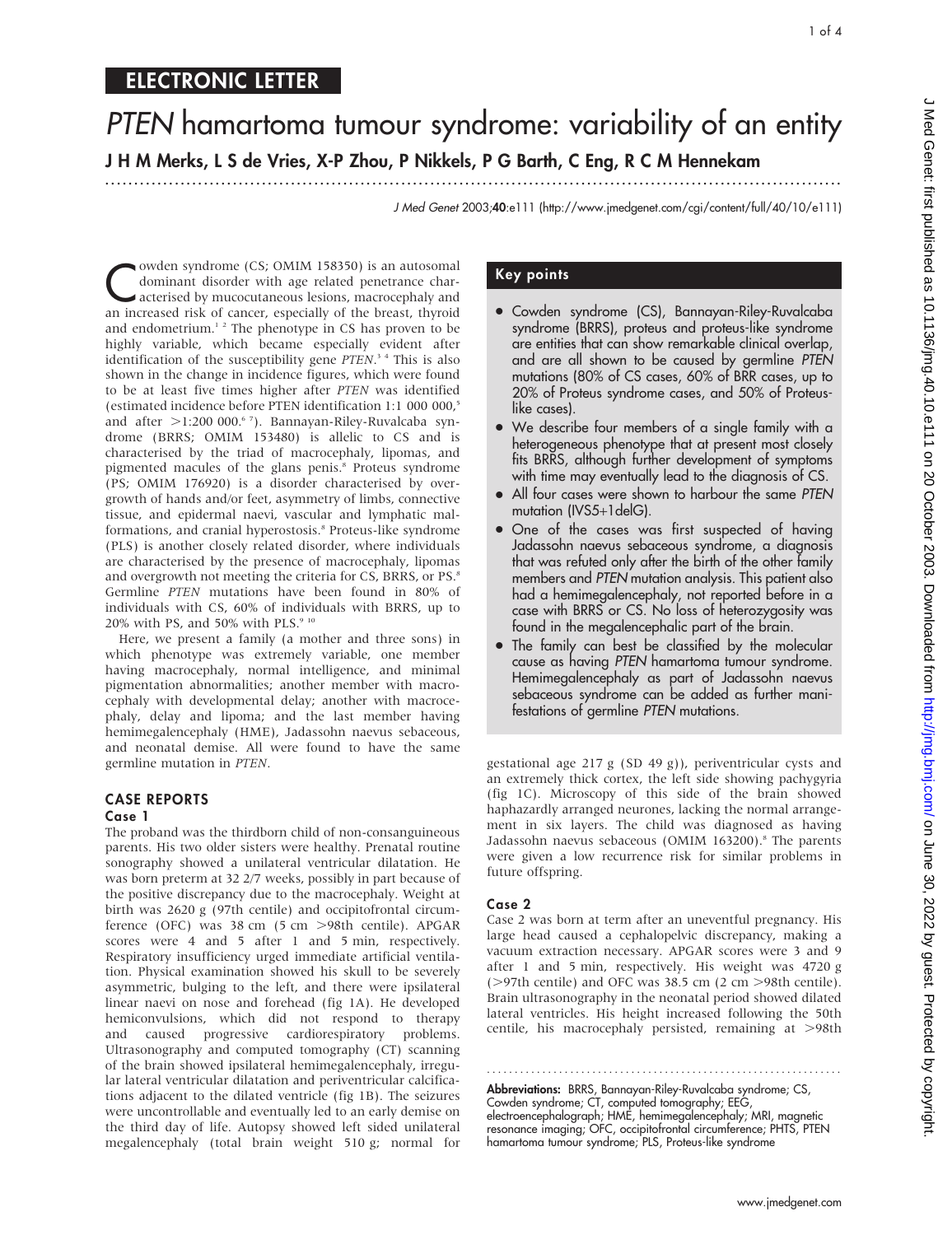centile. He had a single febrile convulsion at 9 months of age. At 12 months of age, he was first seen because of mild developmental delay and his elder brother's diagnosis of Jadassohn naevus sebaceous. His cognition was estimated to be normal, but his motor development was delayed. Physical examination showed the macrocephaly and a bicoloured left iris (fig 2A). His development remained somewhat delayed thereafter, although he was able to attend regular education. Formal intelligence testing showed his IQ to be at the lower range of normal. Around 30 months of age, he developed two lipomata, one on his left lower abdomen, the other in the right paravertebral area. Both were surgically removed. At the age of 36 months, he was found to have absences and atonic seizures. Electroencephalograph (EEG) studies revealed bitemporal focal anomalies, but no spikes. Other electrophysiological studies (electromyography, electroretinography, visual evoked potentials, and brainstem evoked potentials) gave normal results, as did sonography of the kidneys. A full metabolic screening of urine, plasma, and spinal fluid did not show any abnormality. The brain magnetic resonance imaging (MRI) scan demonstrated dilated lateral ventricles, widened perivascular spaces but otherwise a normal cortical architecture.

## Case 3

The third brother presented to us at the age of 9 years because of developmental delay, macrocephaly, and the family history. Pregnancy and delivery were uneventful. Weight at birth was 4750 g.  $(>97$ th centile), OFC was 37 cm  $(98th)$ centile). He had a slow psychomotor development, being able to walk at the age of 3.5 years. He entered special schooling. At physical examination at 9 years, he had an OFC of 60 cm (3.5 cm .98th centile) with a prominent forehead, but otherwise no minor anomalies, neurological, or skin abnormalities (fig 2B). EEG studies and brain MRI scanning gave normal results.

## Case 4

The mother of the three boys was of Caucasian descent. Pregnancy and delivery were uneventful. No reliable data on body measurements in the neonatal period were available. She stated that she had always had a large head circumference. Her cognitive development had been normal, and she followed normal schooling. At the age of 35 years, she was found to be macrocephalic (OFC  $63.2$  cm;  $4$  cm $>98$ th centile). Her skin had pigmentation abnormalities (fig 2C), and she had large breasts. Sonography showed multiple mammary cysts. A complete examination failed to show any other signs or symptoms of CS.

Her family history showed that she had two brothers, both with unusually large heads, even as children. They were not available for further investigations. History revealed that the patient's mother had had a normal head size, and no specific pigmentation abnormalities. The patient's father had had a very large head, necessitating him to order custom made hats if needed. He was not known to have had pigmentation anomalies. The father, who was a smoker, developed fatal lung carcinoma at the age of 68 years, with secondary brain metastasis. No reliable data on other family members were available.

## MOLECULAR STUDIES

Because of the combination of macrocephaly (4/4), pigmentation anomalies (2/4), megalencephaly (2/4), lipoma (1/4), and developmental problems (2/3 in this single family), a leading diagnosis was CS/BRRS, and PTEN mutation analysis was performed, after appropriate informed consent. The mother and her three affected sons all showed the same germline PTEN mutation, IVS5+1delG (case 1: liver tissue; all others: lymphocytes). As the hemimegalencephalic part of

C Figure 1 Case 1. (A) Linear naevi on the nose and below the left eye, ipsilateral to the hemimegalencephaly. (B) CT scan of the brain, showing hemimegalencephaly, irregular lateral ventricular dilatation and periventricular calcifications adjacent to the dilated ventricle. This picture was published earlier.<sup>27</sup> (C) Autopsy showed left sided unilateral

megalencephaly, periventricular cysts and an extremely thick cortex, the left side showing pachygyria.

the brain of case 1 might have arisen due to loss of the remaining wild-type allele (loss of heterozygosity; LOH), mutation analysis was performed in a biopsy of the autopsy material. However, no LOH was found.

## **DISCUSSION**

B

We describe a family in which four different members had findings that fitted CS/BRRS and who were all shown to harbour a germline PTEN mutation. This germline PTEN mutation, IVS5+1delG, has been reported at least once before in a proband with CS.11 The deletion of one of the two canonical splice signals is predicted to result in an aberrant splice, and thus, is almost certainly pathogenic. Owing to the presence of linear verrucous pigmented naevi and hemimegalencephaly, case 1 was first suspected of having Jadassohn naevus sebaceous syndrome,<sup>8</sup> a clinical diagnosis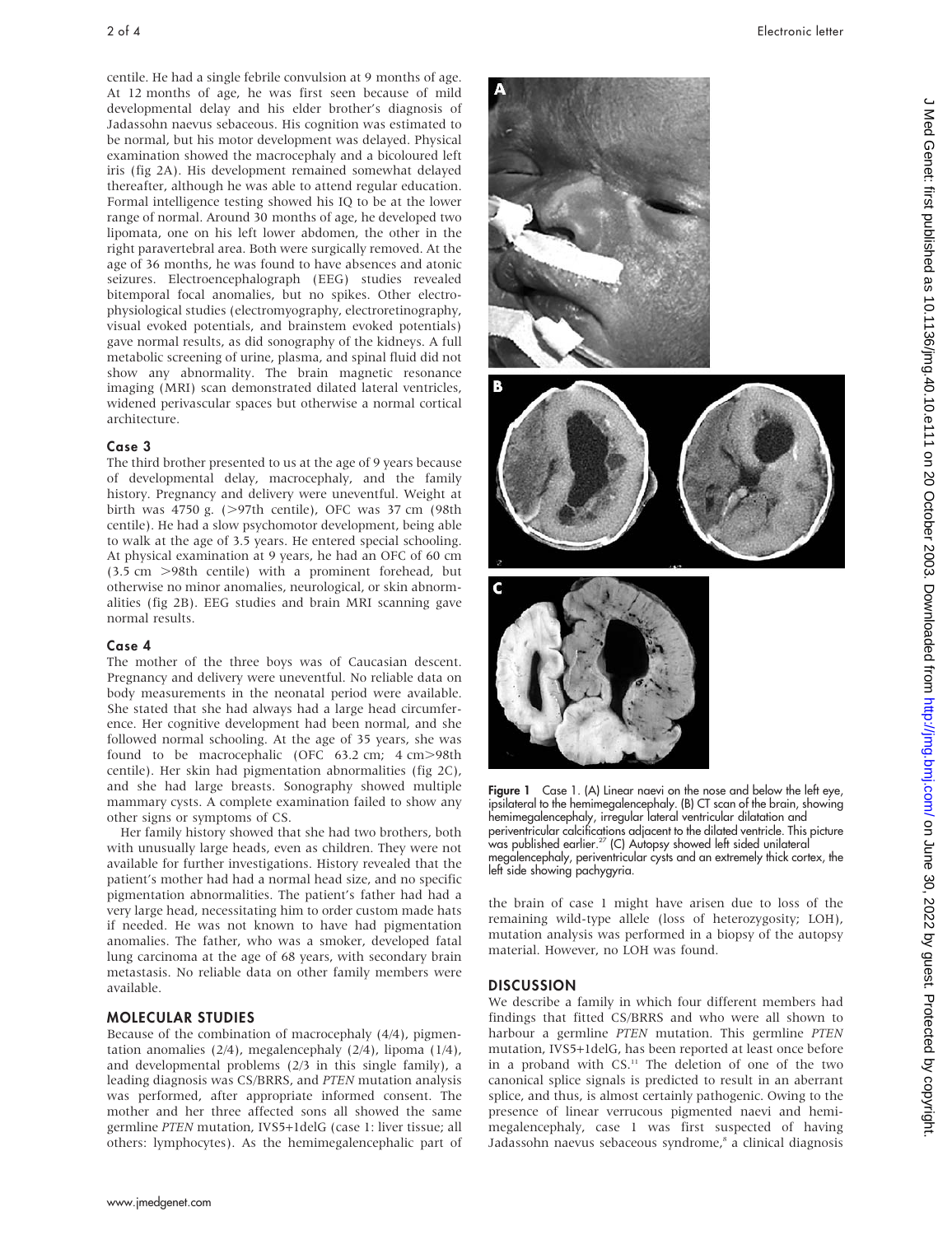

Figure 2 (A) Bicoloured left iris (case 2), not reported previously in a Cowden syndrome/Bannayan-Riley-Ruvalcaba syndrome patient; (B) macrocephaly and prominent forehead (case 3); (C) pigmentation abnormalities of the skin (case 4).

that was disproved only after the birth of the other affected siblings and the molecular PTEN analysis. We have tested two other affected patients with Jadassohn naevus sebaceous syndrome, but did not find a PTEN mutation in them (Eng and Hennekam, unpublished data). The HME in case 1 is unusual and has not been reported previously in a case with CS/BRRS. Flores-Sarnat reviewed HME and proposed a system of classification into three types: isolated HME, syndromic HME and total HME.<sup>12</sup> The present case 1 should be classified as having the syndromic type. HME was found to have a heterogeneous cause, as several neurocutaneous syndromes presenting with HME have been described. To this, CS/BRRS can be added.

Hamartomas in CS affect derivatives of all three germ layers,13 but it is not clear why overgrowth in PTEN hamartoma tumour syndrome (PHTS) (for example, Proteus syndrome) may be patchily distributed. This may be dependent on the pattern of genetic and epigenetic alterations subsequent to the germline mutation.14 Mutation analysis of autopsy material of the brain of case 1 did not show LOH of PTEN. This is in line with the results reported by other groups where LOH was found in different percentages in tumours and hamartomas: LOH was found in  $130/145$  cases with informative tumours.<sup>15</sup> in all four tested tumours from one individual,<sup>16</sup> in 3/11 CS individuals with 20 hamartoma, $17$  and in 4/6 skin hamartomas from one CS individual.<sup>18</sup>

The operational diagnostic criteria for CS have been revised in 2000 by the International Cowden Consortium.<sup>1</sup> In the present family, no single case fulfilled these criteria. However, the typical skin findings pathognomonic for CS usually develop only in the second decade of life (or later), and three out of four family members were younger than 10 years old. The same principle applies for the increased cancer risk. If the findings of all family members were taken together, then they become closer to the criteria. The family can also be classified clinically as BRRS.10 14 19 Recently three patients with benign familial macrocephaly (macrocephaly and delayed motor milestones) were reported to harbour a PTEN mutation, one of these patients having a juvenile polyp.20 Together with the present observation, this points to a wider indication for the performance of PTEN mutational analyses. Therefore, with the broadening clinical spectra associated with germline PTEN mutations, it has become more useful to use a molecular based approach; an individual found to carry a germline PTEN mutation should be classified as having PHTS, irrespective of clinical presentation.<sup>1</sup> Clinicians are urged to manage all PHTS individuals as having CS with respect to cancer risk and surveillance. The increased risk in CS of developing malignancies mainly involves breast cancer, epithelial thyroid cancer, and endometrial carcinoma.<sup>1 21 22</sup> The risk for breast cancer is increased in  $CS^{23-26}$ , and there is also a lowering of the mean age at diagnosis, 10 years (or more) earlier compared with the general population.<sup>23</sup> <sup>25</sup> The mother of the present proband is now being screened for cancer according to the guidelines of the NCCN.<sup>2</sup> Her affected sons will enter the screening program at 18 years of age.

In conclusion, we have found a germline PTEN mutation in a family in which none of the individual affected members fulfilled the international diagnostic criteria for CS. In the presence of a PTEN mutation, the family can be classified as having PHTS, with all implications for further medical management. Hemimegalencephaly as part of Jadassohn naevus sebaceous syndrome may be another phenotypic finding associated with germline PTEN mutation.

#### ACKNOWLEDGEMENTS

We thank E H Hoefsloot (Laboratory for molecular diagnostics, Nijmegen) for additional help in studying this family. C Eng is a Doris Duke Distinguished Clinical Scientist and is partially supported by the American Cancer Society (RSG-02-151-0 CCE).

#### Authors' affiliations .....................

J H M Merks, Department of Paediatric Oncology, Emma Children's Hospital, Academic Medical Centre, Amsterdam, The Netherlands L S de Vries, Department of Neonatology Wilhelmina Children's Hospital, Utrecht Medical Centre, the Netherlands P Nikkels, Department of Pathology, Wilhelmina Children's Hospital, Utrecht Medical Centre, The Netherlands